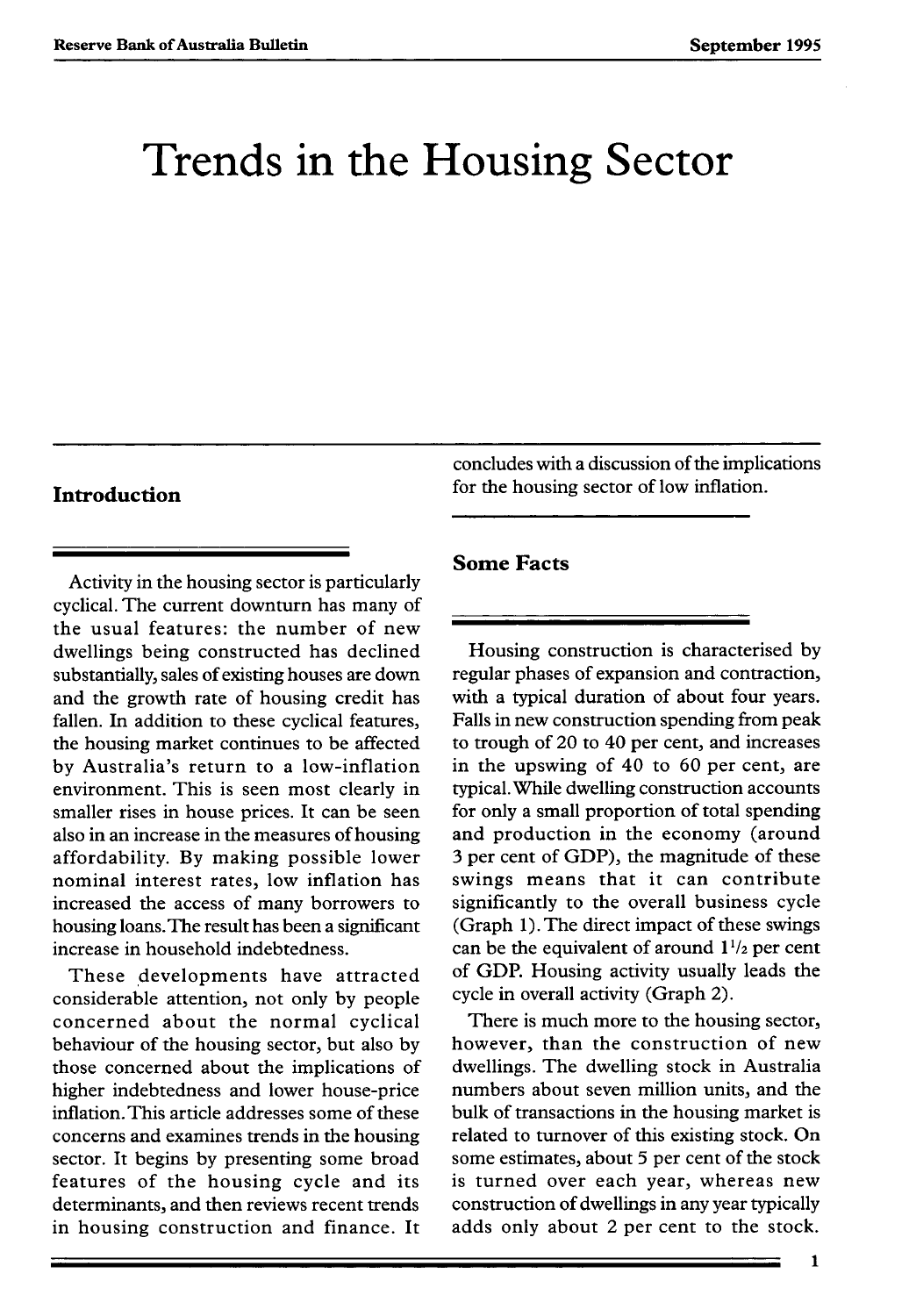

### **Graph** 2



Improvements to the stock are also an important element of the market. In recent years, spending on alterations and additions has accounted for 35 to 40 per cent of total gross dwelling investment.

A mixture of demographic and socio-economic forces drives activity in the housing market. The demand for new dwellings is ultimately determined by population growth and rates of household formation. These factors also have a bearing on trading in and improvements to the existing stock. Other important determinants include the general upward trend in living standards, the relatively favourable taxation treatment of housing, and the traditional preference for real estate over other forms of investment. Around

70 per cent of households are owneroccupiers, on a par with the Anglo-Saxon countries but significantly above a number of European countries and Japan. Surveys regularly identify residential property or home extensions/renovations as the preferred use for discretionary savings. Around 10 to 15 per cent of owner-occupiers also own at least one rental property. Housing accounts for about one-third of the total capital stock, and represents about 55 per cent of privatesector wealth.

Expenditure on housing - either new or established - is sensitive to changes in interest rates, both actual and expected. Rises in interest rates are generally associated with reductions in both housing construction and purchases of existing houses.To the extent that this is followed by a slowing in economic activity more generally, the downward forces on housing spending can be intensified. The slowing in housing activity itself acts to slow spending on some consumer durable items. (Spending on household appliances and other household durables accounts for about 7 per cent of private consumption expenditure.)

Typically, the deferment of investment expenditure leads to an unsatisfied or 'pent-up' demand for housing emerging towards the low point of the cycle. The subsequent upswing in housing activity is intensified by the release of this backlog. Conversely, the existence of any overhang resulting from over-building during a boom tends to accentuate the downward phase of the cycle.

# **The Construction Cycle**

During the early 1990s, housing construction proceeded at a very rapid pace. The upswing in the construction cycle was unusually long, and between mid 1991 and mid 1994, more new dwellings were constructed than in any three-year period since the early 1970s. Several factors were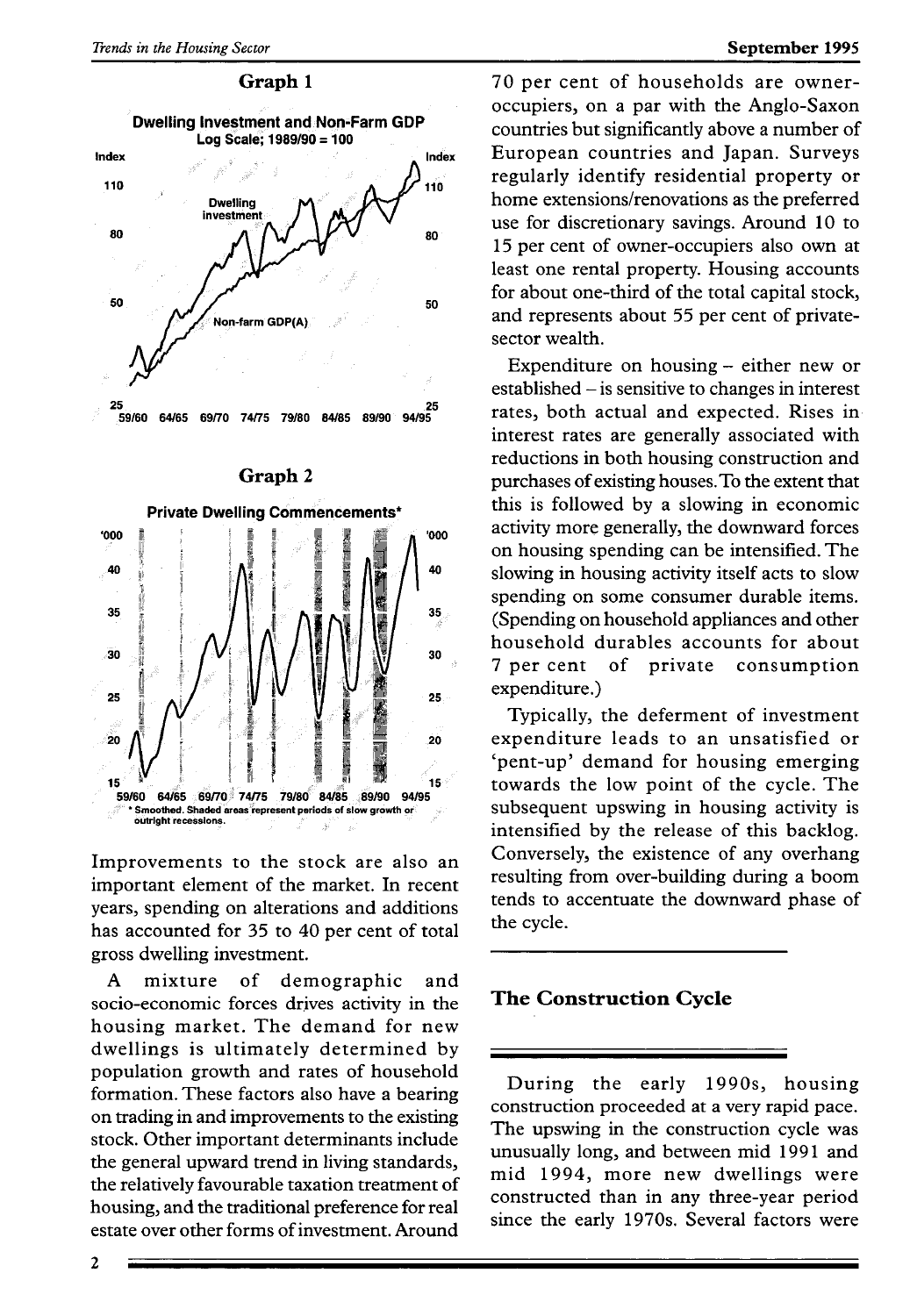behind this strength. For a start, there were significant levels of pent-up demand left over from the late 1980s, while the pattern of internal migration added to the demand for new housing - particularly in Queensland and Western Australia. Affordability conditions were also very favourable, a result of stable house prices and the lowest nominal interest rates for a generation (Graph 3).





In an environment of increasing overall confidence, these conditions encouraged the bringing forward of home purchase decisions by prospective owner-occupiers, as well as strong investor interest. This was further accentuated by more aggressive targeting of household borrowers by banks and other lenders, and active marketing initiatives by developers (including, in some instances, 'guaranteed' rental returns). Another factor was the lower rates of return apparently on offer from some alternative investments, particularly bank deposits.

By the middle of 1994, however, these forces were beginning to turn against the housing construction cycle. High levels of construction activity, in excess of the underlying demand for new dwellings, rapidly eroded unsatisfied demand and an oversupply of dwellings began to emerge (Graph 4). Interstate migration slowed as the economic recovery became more broadly based, and there was some decline in



investor interest because of high vacancy rates in some areas, poor prospects for capital gains, and better rates of return on some other assets.

Subsequently, the reduction in affordability that followed the rise in mortgage rates during the second half of 1994, together with the expectation of further rate rises and a tough Budget, added to these downward pressures during the first half of 1995. Lending for housing slowed, and construction activity began to fall away.

By the middle of 1995, the number of private dwelling commencements was about 26 per cent below its late-1994 peak. Sales activity, as proxied by real estate transfer expenses' from the national accounts, has fallen by a similar amount. Construction activity has fallen in all States, although the downturn has not been uniform. NSW, to date, has proved to be more resilient than other States. Low vacancy rates and a pick-up in dwelling rents in NSW suggest that this is something more than just residual strength and could help to moderate the overall downturn. In Queensland, Western Australia and the ACT, the falls have been relatively large. These areas have been more prone to over-building.

Further falls in dwelling commencements are likely. The government's Indicative

<sup>1.</sup> Real estate transfer expenses cover the various fees incurred by buyers and sellers of real estate (e.g. legal fees, sales commission and stamp duty).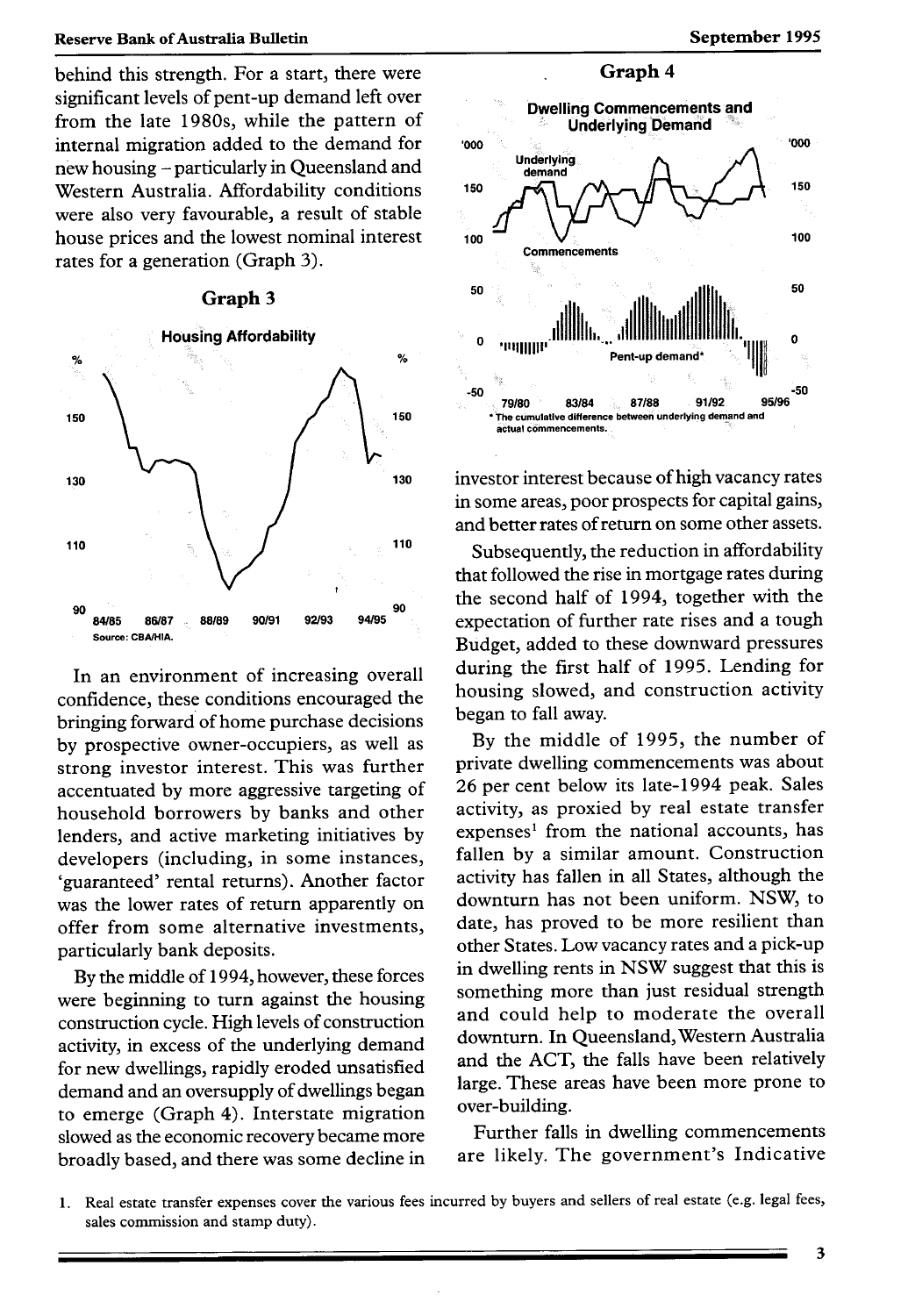#### *Trends in the Housing Sector* **September 1995**

Planning Council (IPC) for the Housing Industry expects 130,000 new dwellings to be commenced in 1995/96.This is below the IPC's estimate for underlying demand of around 150,000 new dwellings per year. While the fall in dwelling commencements is substantial, it needs to be assessed against the background of the earlier strength.

The decline in the number of commencements will lead to a significant fall in dwelling investment, although this fall will be moderated by spending on alterations and additions - which accounts for over one-third of total residential investment expenditure. This spending is less cyclical than that on the construction of new houses, and could hold up at relatively high levels, particularly if overall income growth in the community is maintained, as seems likely. The 1995/96 Budget includes a forecast for a decline of 13 per cent in dwelling investment in 1995/96; this follows increases of 13.5 per cent and 4.6 per cent in 1993/94 and 1994/95, respectively.

It is worth noting that divergent trends are now evident between the residential and non-residential parts of the overall construction sector (Graph 5). In contrast to previous cycles, the value of non-residential building approvals is moving up, roughly offsetting the decline in residential approvals, so that the total value of approvals has shown little change over the past year. Business and



#### **Graph** *5*

other surveys show that planned spending on buildings and structures is rising. These factors may lessen the degree of contraction in the construction sector overall. Over recent years, high levels of housing investment have been accommodated, in part, by the slack in the non-residential sector, and employment levels have remained below previous peaks. The reverse is likely in the coming year or two. This 'de-synchronisation' is a considerable advantage in smoothing the overall cycle, and suggests that the construction industry, as a whole, may not suffer to the same extent as in some other cycles.

# **Finance for Housing**

# **Lending and household debt**

A good deal of attention has been given to the fall in loan approvals over the past year (Graph 6). They have fallen by about a third from their peak in mid 1994. Again, however, the extent of the previous upswing is important in assessing this fall: at the peak, loan approvals were double their level of 1991 when the upswing began.Their 1994 level was unsustainable, and certainly undesirable, associated as it was with growth in housing credit outstanding of 25 per cent per annum. Current levels of approvals (which include a

### **Graph 6**

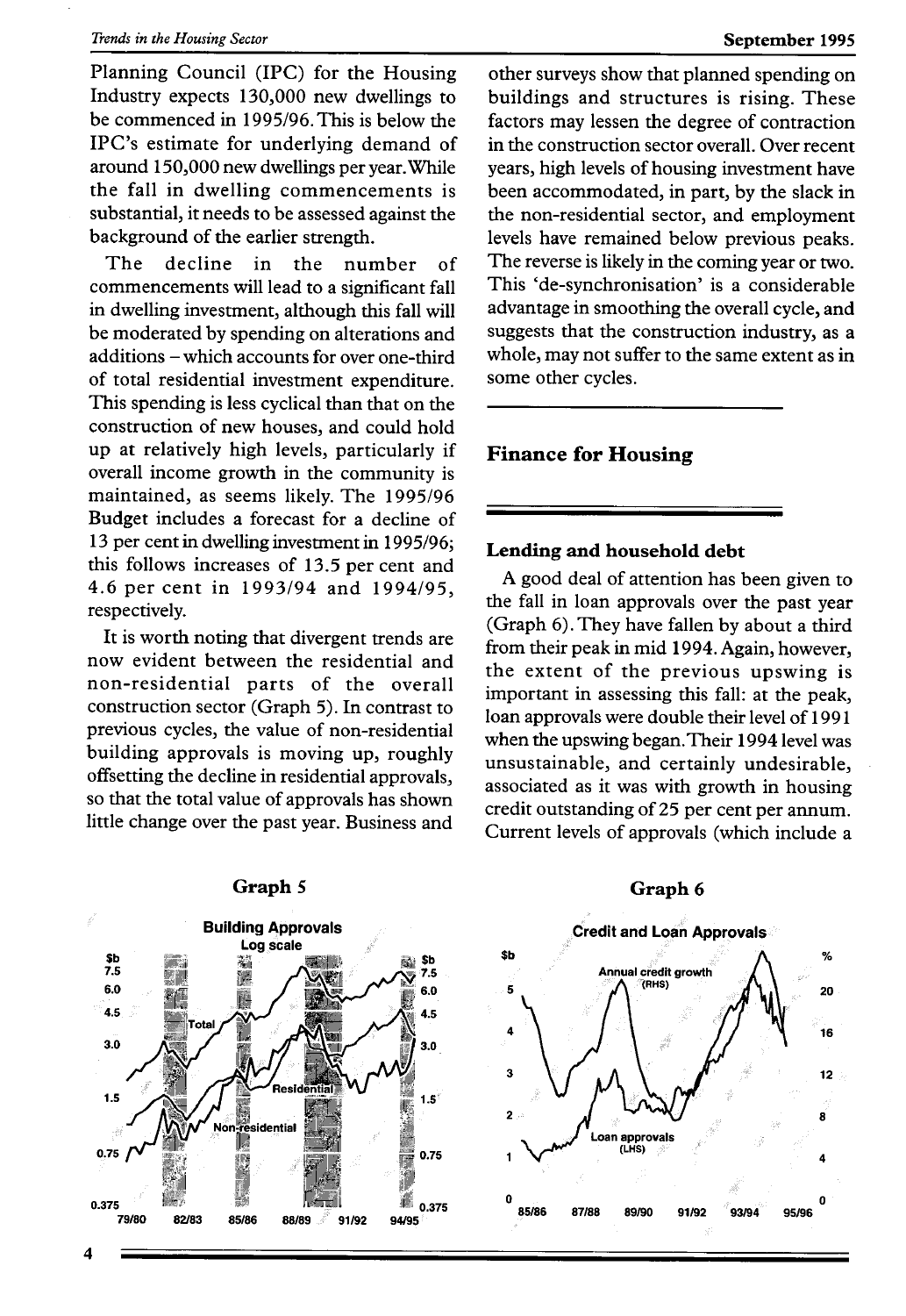rise over the past couple of months) are **Graph** <sup>8</sup> consistent with a pick-up in growth of housing credit, from recent rates of 10-12 per cent **Housing Finance** (already a solid rate of growth in an economy  $\frac{1}{2}$  Average loan size with inflation running at 2-3 per cent). **(As a percentage of household disposable income)** 

(including for fixed-rate loans, which move with interest rates in the bond market) played a role **150** 150 in the slowing, as did the widespread expectation that further increases would follow. But these mechanisms were more powerful  $\frac{1}{2}$  Repayment burden for households with new  $\frac{1}{2}$ because the 'fundamental' preconditions for a  $\frac{1}{30}$ cyclical peak in construction were in place: too many dwellings were being constructed relative **25 <b>25** 25 **26** 25 **26** 25 26 to ongoing requirements.

in a slightly longer-term perspective.The stock of housing credit outstanding has doubled in Levels Number of new loans five years. To some extent, this is part of a in the household sector, resulting from constraints on borrowing, and innovation which allows households to manage their finances in a more sophisticated way. Ten years % ago, Australian households carried an unusually small amount of debt compared 6 with their counterparts in other developed countries. Even now, debt levels are not high <sup>4</sup> by international standards (Graph 7).

In addition, improved housing affordability has allowed households to carry more debt  $\frac{2}{x}$  82/83 relative to their income.This includes allowing





households to borrow who five years ago Graph 7 would not have been granted a loan at all. Indeed, the increase in housing debt has been As a **percentage of household disposable income** attributable at least as much to a larger *number*  of loans as to larger average size of loans

**Example 3** aroust of lending for housing. With little  $\sqrt{\phantom{a}}$  ioo demand for loans from business borrowers,<br>and relatively high margins on standard **Canada** and relatively high margins on standard 80 variable-rate housing loans, banks have been **Japan** keen to extend housing credit. The strongest Germany  $\bigcup \bigcup$  60 competition for new loans has been in the France **1993** Finland **France <b>France France France France France France France France France France France France France France France France France France France France France Fr** variable rate remaining relatively high.

of overall household disposable income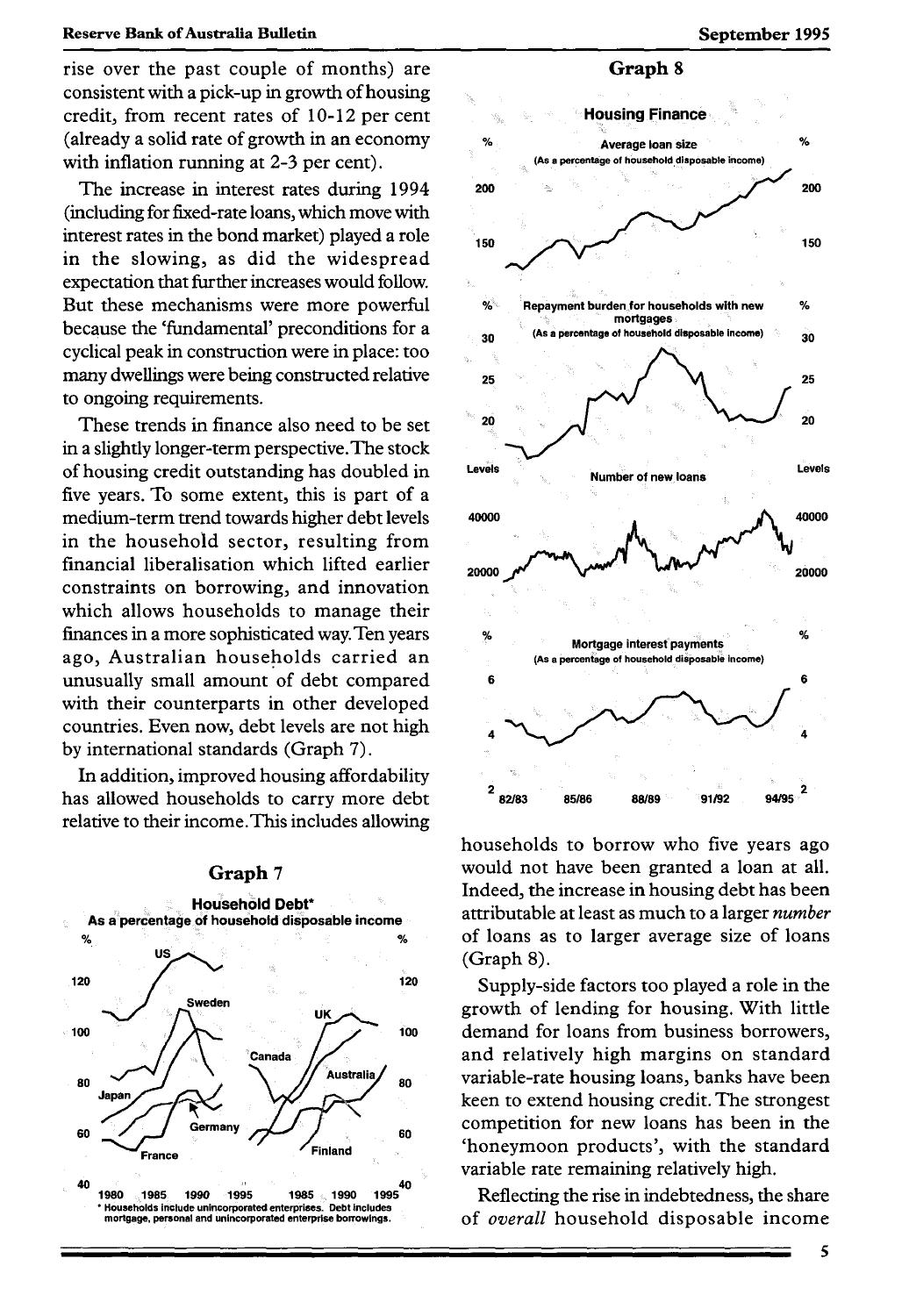devoted to mortgage servicing has risen to about 6 per cent, which is higher than at the peak in 1990.2 For the *typical* recent home borrower, interest payments are estimated to be equivalent to 24 per cent of income. This is below the peak figure of 29 per cent reached at the end of the 1980s, but higher than the low levels in 1993.

## **House prices** and **household** equity

To date, the trend towards higher levels of debt has co-existed with relative stability in house prices overall, although trends have differed by region (Graphs 9 and 10). Two years ago, it seemed unlikely that such a rapid increase in credit financing of the housing stock would not put upward pressure on prices, but those pressures have in fact been quite mild, and-mostly confined to a few areas.



# **Graph 10**



Although compositional and sampling problems complicate the analysis of houseprice movements by region, data obtained from the State-based Real Estate Institutes indicate that house prices in most regions in and around Sydney and Melbourne have changed little over the past five years. While falls have occurred in some regions - most noticeably in the ACT and South East Queensland - the falls have tended to be localised.These falls, together with the general lack of house price inflation, have led some observers to suggest that recent borrowers, with high levels of debt and the possibility that their house value might fall, are exposed to the risk of so-called 'negative equity'  $-$  a situation where the asset value falls below the amount of the debt obligation. The fact that the construction boom has left surplus stock

2. Broader measures of debt servicing remain below their previous peaks. Allowing for personal debt, which has grown at a significantly slower rate, the rise in household debt relative to income has been less pronounced. The broadest measure of household debt, which includes the borrowings of unincorporated enterprises, has risen from 74 per cent to 86 per cent of household disposable income over the past five years. See the Reserve Bank of Australia's 1995 Annual Report for further details on trends in indebtedness. -

6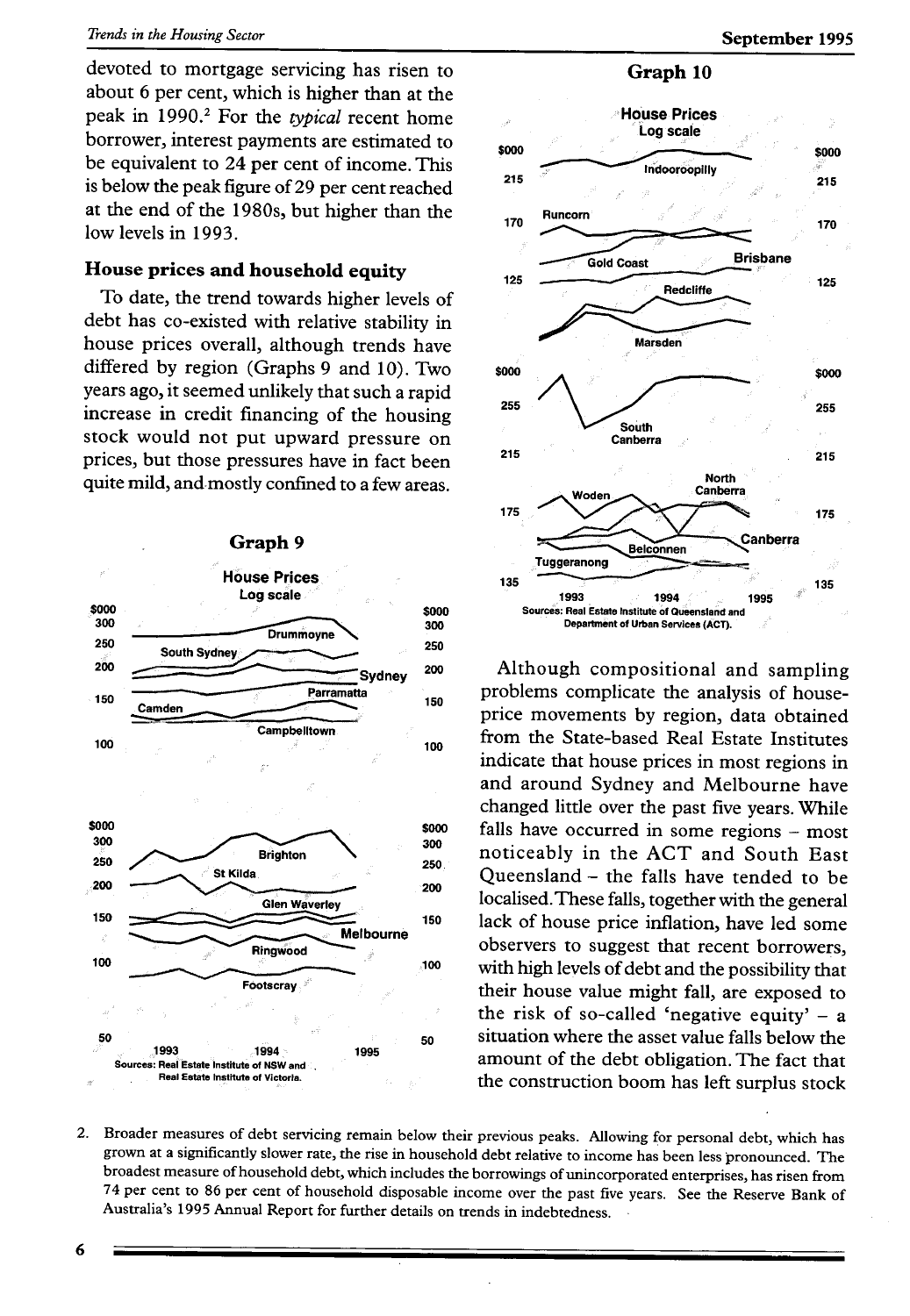in some areas, particularly in outlying suburbs in Sydney and Melbourne and South East Queensland, and that mortgage insurance companies report an increase in defaults and loans in arrears, has also attracted attention.

Such a situation, were it to be a widespread phenomenon, could carry serious implications; the experience of the United Kingdom in the late 1980s and early 1990s illustrates what can happen (Graph 11). A generalised fall in house prices could cause a much more serious slump in new house construction than is presently anticipated, and the adverse effects on household balancesheets would also be harmful for growth prospects.

Our judgment at this time, however, is that a sequence of developments of this nature is



#### **Graph 11**

not likely in Australia, for several reasons.

First, the pattern of prices seen in the UK in the  $1980s - a$  very large rise, with many borrowers getting locked in at the top of the cycle, followed by a widespread slump in prices - is not in evidence.The last time there was a big increase in house prices was in 1988, and there has been little change since then. The period of greatest borrowing did not follow hard on the heels of that rise in prices, but occurred five or six years afterwards, and there is no evidence of a *widespread* fall in prices in the biggest urban areas.

Secondly, the vast bulk of borrowers has substantial equity. The ratio of housing credit to the value of the housing stock has risen from about 10 per cent in 1990 to 14 per cent at present - still a very low figure. Data for 1994 show that little more than one-quarter of all households were in the process of purchasing a dwelling.<sup>3</sup> Those most 'at risk' within this group are recent home buyers, particularly first home buyers, who have had less time to build a significant amount of equity. Data for 1994 suggest that this group comprises perhaps only 5 per cent of all households, although it accounted for 37 per cent of home purchases.

Furthermore, many first-time buyers have a good deal of equity. In the June quarter this year, the average size of a loan taken out by a first home buyer was \$93,000, while the median price paid by first home buyers was around \$135,000. Looking across all home **60**<sup>o</sup> buyers, estimates indicate that only around 20 per cent of bank loans over the past year **<sup>40</sup>**have been at loan-to-valuation ratios (LVRs) above 80 per cent, and the bulk of this proportion is thought to have been at LVRs 10 below 90 per cent.

> These proportions compare very favourably with the UK experience, where more than one-third of the original loans to first home buyers in 1989 *exceeded* the value of the dwelling (i.e. the LVR was over 100 per cent), and even the typical loan was equivalent to around 85 per cent of the value.

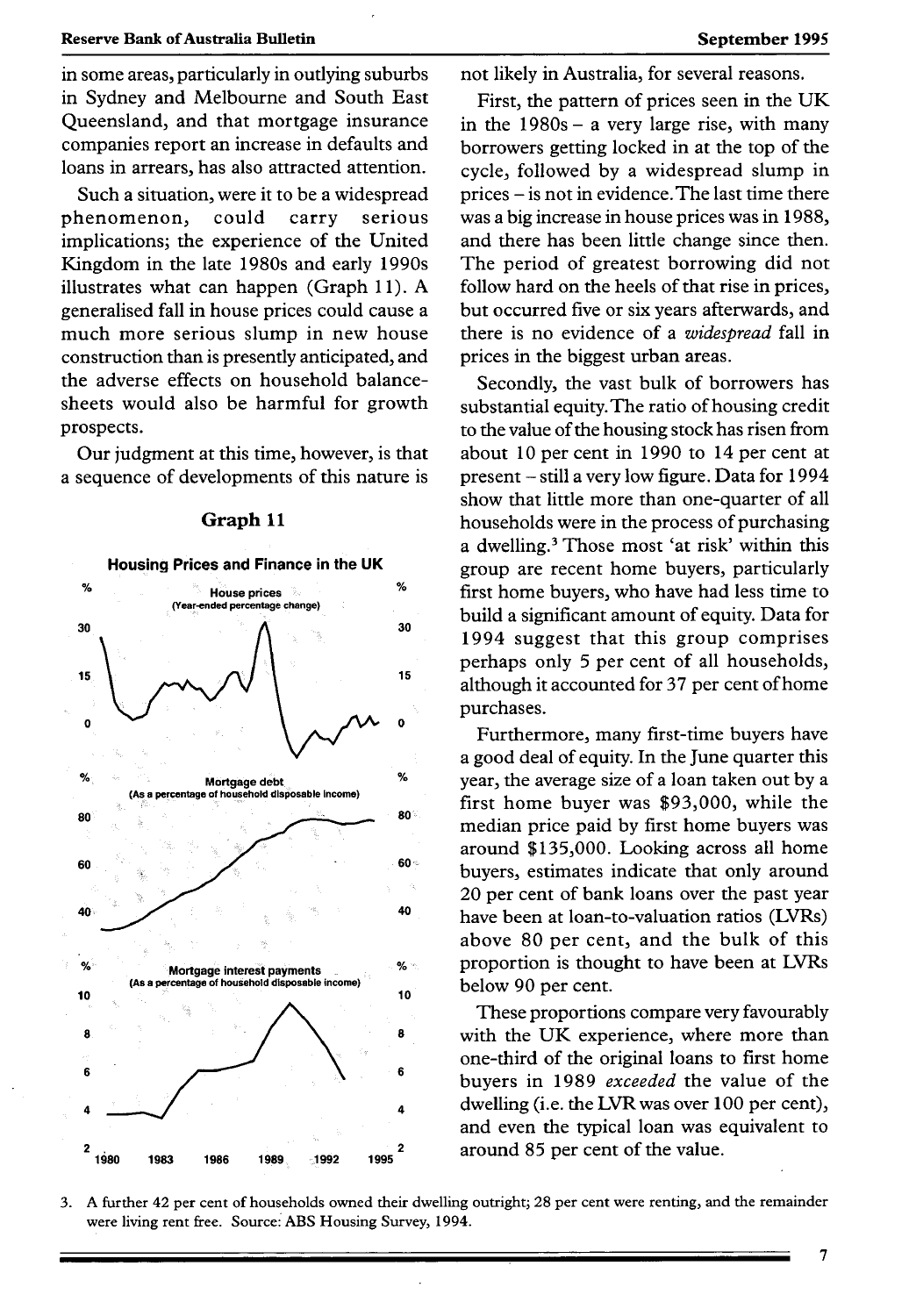#### *Trends in the Housing Sector* **September 1995**

Finally, while the interest rate increases in 1994 have increased the repayment burdens of those borrowers with variable rate loans, the number of loans with overdue repayments remains relatively low. The increase in the number of such loans that has been recorded is from the *very* low base established over recent years. Bank housing loans with repayments more than 90 days overdue (so-called 'arrears') have increased from \$550 million in September 1994 to \$750 million in June 1995. As a proportion of loans outstanding, this increase is quite small; currently less than 0.5 per cent of loans have been in arrears for more than 90 days.

Some households are no doubt suffering some financial difficulty from higher interest rates, and some others are seeing a fall in the value of their house, but in our judgment there is no large-scale problem of financial distress or 'negative equity' at present or in prospect.

#### **Adjustment to Low Inflation**

Low rates of inflation are having on-going effects on the housing sector. With lower inflation has come smaller rises in nominal house prices, increased access to debt, and repayment burdens which, in real terms, do not decline quickly through time. These changes are leading to adjustments in the mind-set of the community towards housing.

Under high rates of inflation, the nominal price of housing was rising continually, irrespective of what was happening to real prices (Graph 12). While there has been a general upward trend in the real price of housing through time, there have been extended periods during which real prices have been constant, or falling. Recent movements in real house prices are not out of line with this previous experience. What is different is that low inflation has meant that nominal house price increases have been much smaller than in the past. In the medium term, real house prices are likely to continue to rise but, in a low inflation environment,



this will be associated with lower nominal increases.This change is only gradually being realised by the community.

A second effect of high inflation was that repayment burdens eased relatively quickly through time. Even if the interest payment burden early in the life of a loan was quite high, payments thereafter remained constant (changes in interest rates aside) while nominal incomes grew rapidly. It therefore became quite widely accepted that it was sensible to take on as much debt as possible and simply wait for inflation to help ease the burden. Lenders sought compensation in high nominal interest rates, of course, so that there was effectively a front-end loading of repayments, to the detriment of some people who struggled to pass the initial income tests applied by lenders.

With low inflation, there is less front-end loading of repayments, which allows larger loans to be taken on and more people to obtain loans. The counterpart of this is that real repayment burdens do not diminish as quickly through time. This change also has yet to be fully appreciated by the community, so that there is a risk that the aspirations of some borrowers may be disappointed. The same change might also lead, over time, to some reassessment by households of how much debt they wish to carry.

The lower rates of inflation and the associated slower rates of decline in the